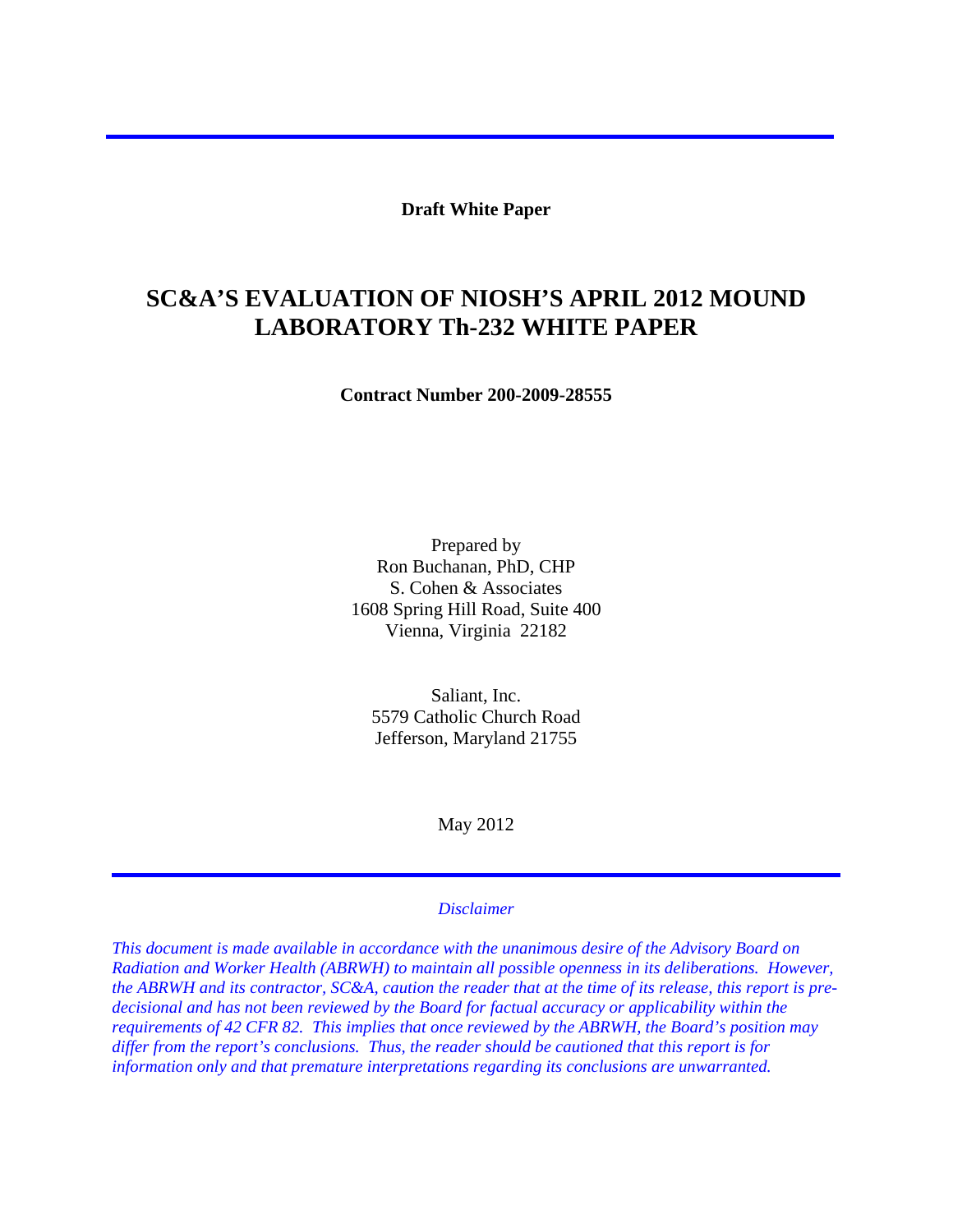| <b>Effective Date:</b> | <b>Revision No.</b> | Document No.                                  | Page No.          |
|------------------------|---------------------|-----------------------------------------------|-------------------|
| May 2, 2012            | $0$ (Draft)         | SC&A's Evaluation of NIOSH Th-232 White Paper | $2$ of $\ddot{z}$ |

| S. COHEN & ASSOCIATES:<br><b>Technical Support for the Advisory Board on</b><br><b>Radiation &amp; Worker Health Review of</b> | Document No. SC&A's Evaluation of<br>NIOSH Th-232 White Paper<br><b>Effective Date:</b><br>Draft – May 2, 2012 |  |
|--------------------------------------------------------------------------------------------------------------------------------|----------------------------------------------------------------------------------------------------------------|--|
| <b>NIOSH Dose Reconstruction Program</b>                                                                                       | Revision No.<br>$0$ (Draft)                                                                                    |  |
| SC&A's Evaluation of NIOSH's April 2012<br><b>Mound Laboratory Th-232 White Paper</b>                                          | Page 2 of 5                                                                                                    |  |
| Task Manager:                                                                                                                  | Supersedes:                                                                                                    |  |
| Date:<br>Ron Buchanan, PhD, CHP                                                                                                | N/A                                                                                                            |  |
| Project Manager:                                                                                                               | Peer Reviewer(s):                                                                                              |  |
| Date:<br>John Stiver, CHP                                                                                                      | Joe Fitzgerald                                                                                                 |  |

| <b>Record of Revisions</b>       |                          |               |                                |  |
|----------------------------------|--------------------------|---------------|--------------------------------|--|
| <b>Revision</b><br><b>Number</b> | <b>Effective</b><br>Date |               | <b>Description of Revision</b> |  |
| $0$ (Draft)                      | 05/02/2012               | Initial issue |                                |  |
|                                  |                          |               |                                |  |
|                                  |                          |               |                                |  |
|                                  |                          |               |                                |  |
|                                  |                          |               |                                |  |
|                                  |                          |               |                                |  |
|                                  |                          |               |                                |  |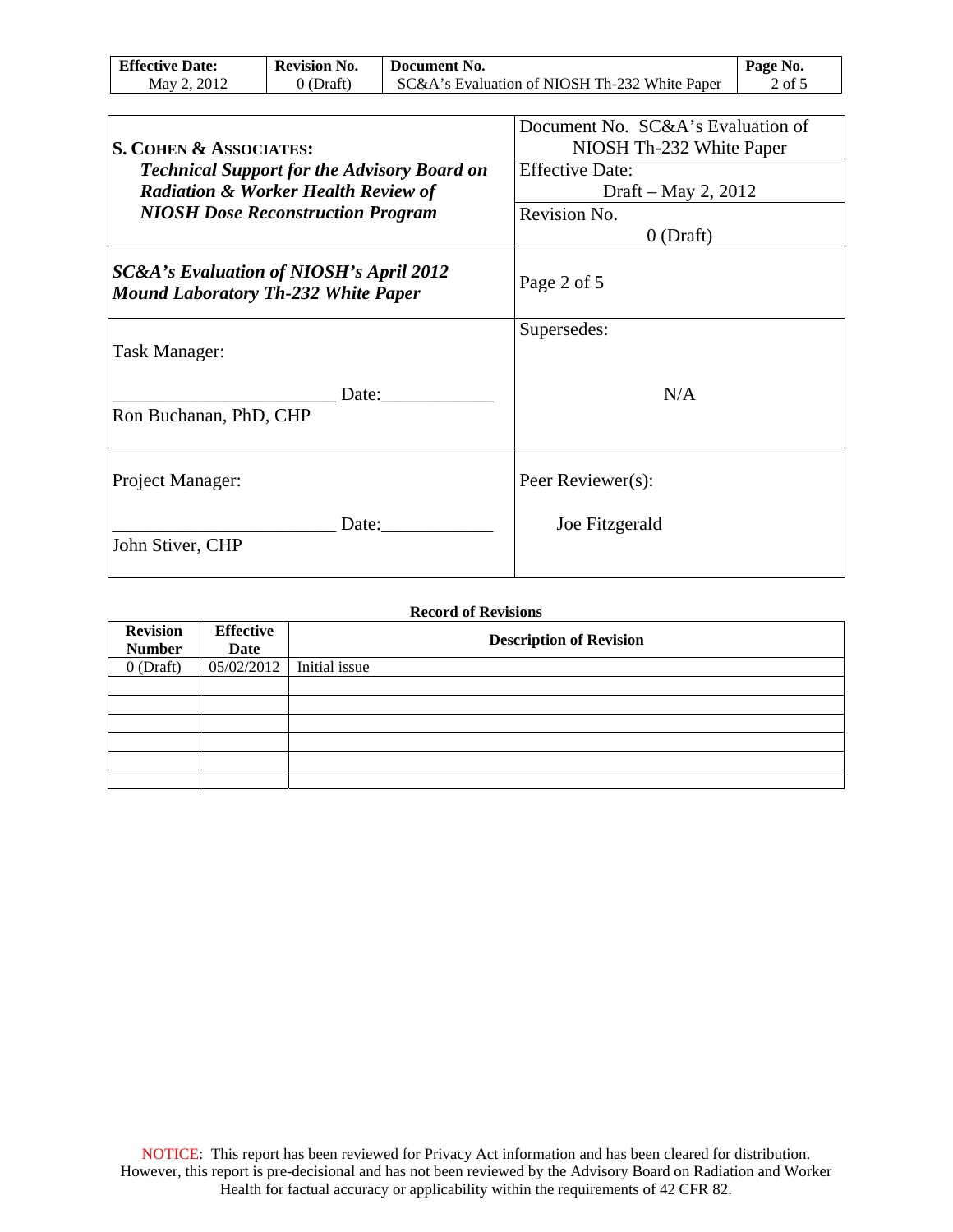| <b>Effective Date:</b> | <b>Revision No.</b> | Document No.                                  | Page No. |
|------------------------|---------------------|-----------------------------------------------|----------|
| May 2, 2012            | 0 (Draft)           | SC&A's Evaluation of NIOSH Th-232 White Paper | 3 of :   |

## **1.0 INTRODUCTION**

On April 2, 2012, the National Institute for Occupational Safety and Health (NIOSH) provided a white paper titled, *Retrospective Dose Reconstruction for Thorium-232 Activities at the Mound Laboratory* (NIOSH 2012), to the Mound Laboratory (ML) Work Group (WG).

A ML WG meeting was held on April 10, 2012, in which the issue of Th-232 bioassay monitoring and dose assignments was discussed.

The following is a summary of SC&A's evaluation of NIOSH's white paper concerning Th-232 monitoring and dose assignments at the ML.

# **2.0 SC&A'S EVALUATION OF NIOSH'S WHITE PAPER**

SC&A evaluated NIOSH's white paper and found that it does demonstrate that thorium is an important consideration for some Mound works, and in general, concurs with the NIOSH method of dose reconstruction (DR) from potential thorium intakes (the purpose of this evaluation was not to analyze the DR process for thorium). However, there are still some issues concerning who was monitored and had their samples analyzed for thorium, and how often and under what circumstances this was performed. Some of these issues were discussed on a preliminary basis during the April 10, 2012, ML WG meeting, but are included in this summary for completeness and so that they can be documented.

## **Item #1 – Control of Access to Thorium Material**

In evaluating the assignment of thorium dose to ML workers, it is important to determine if access to the thorium-containing materials was controlled, or if persons not directly associated with the materials also could have been inadvertently exposed. This brings up the following questions or issues:

- a. Was access to, and working with, the thorium-containing materials controlled by physical barriers and/or procedural requirements?
- b. Were only persons directly involved with handling the material allowed in the area, or could there have been other personnel, such as craft workers, maintenance workers, grounds keeper, etc., that may have worked around the material, but were not considered part of the thorium-handling crew? Exposures could have occurred not only during the periods the material was being handled, but also during dormant periods when no specific activity was taking place, and no health physics oversight was in place; thorium bioassays would not have been available for these types of workers under those circumstances.
- c. What situation or procedure triggered the need to obtain urine samples and have them analyzed for thorium and the results recorded?
- d. Was a list of personnel working with or around thorium-containing materials maintained? Relying on recorded thorium bioassays and/or applying a coworker model can only be used if it can reasonably be assured that the potentially thorium-exposed workers were bioassayed or identifiable for coworker dose application, unless the coworker dose is applied to all unmonitored workers.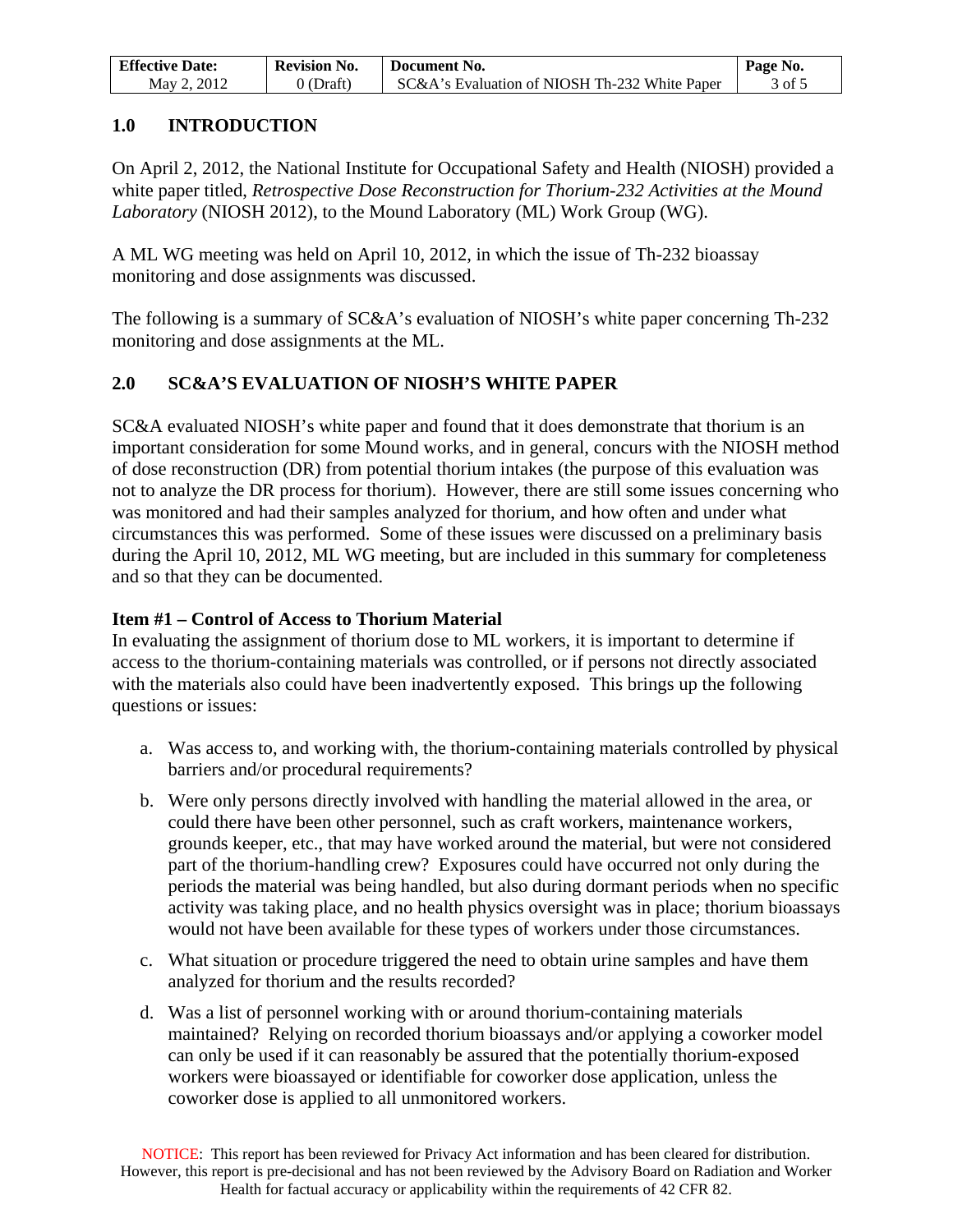| <b>Effective Date:</b> | <b>Revision No.</b> | Document No.                                  | Page No. |
|------------------------|---------------------|-----------------------------------------------|----------|
| May 2, 2012            | $0$ (Draft)         | SC&A's Evaluation of NIOSH Th-232 White Paper | 4 of 5   |

#### **Item #2 – Thorium Bioassay Records**

SC&A reviewed some of the ML workers' DOE files and ORAUT-TKBS-0016-5 (ORAUT 2009) to assess the validity of the thorium bioassay records. ORAUT-TKBS-0016-5 states:

#### Page 30 – Th-230

*Primary 230Th bioassay records consisted of a logbook, and apparently duplicate records in a brown notebook. Count data were typically recorded on Form O-318 followed by an "I" or "Io." Secondary*  $\frac{236}{h}$ Th results started as weekly *reports on March 17, 1958. Weekly reports included Name, Isotope, and Result. Prior to 1958, secondary 230Th results were reported on Form O-634 including Name, Badge Number, Date, Type of Analysis, Isotope, and Result. However, some secondary documents have problems with reporting units. Some results are reported to be cph* [counts per hour] *per 24-hour sample when primary records indicate that they are actually cpm* [counts per minute] *per aliquot. The ORAU database should therefore be considered a secondary record extracted from primary records.* 

## Page 32 – Th-232

*Thorium-232 records are diverse due to programs conducted for many years. Primary 232Th bioassay data were entered into a small brown spiral notebook marked "Radium-Thorium" and "Radium-Thorium Separation from 8/15/1955 to 2/2/1959 (Meyer 1992). Additional primary 232Th bioassay data were recorded in a large hardcover record book. However, the first 38 pages from this record book were removed from 7/6/59 to 1/9/61, 7/13/64 to 11/15/64 and 5/30/65 to 6/6/65. These record books apparently do not contain true primary data, but calculated results such as cpm excreted per day. Secondary records in weekly reports contained 232Th results as cpm/24-hr samples beginning March 17, 1958. In August 1959, secondary results were reported on form O-756. The ORAU database is a record of secondary 232Th bioassay data extracted from other primary records (ORAU 2003e).* [Emphasis added.]

From this information, it is not apparent that the dose reconstructor has access to copies of all the original data sheets, or where they are located. SC&A's scan of some of the DOE files located several of these forms with thorium bioassay data recorded. However, there does not appear to be much assurance that all the primary data are available to the dose reconstructor.

#### **Item #3 – Thorium-Containing Materials at the ML during All Periods**

In addition to the drummed material from United Lead Corporation (ULC), Mound also received thorium-containing materials from the St. Louis Airport, according to page 15 of ORAUT-TKBS-0016-2 (ORAUT 2004):

*SW building was used in the Cotter Concentrate (St. Louis Airport Cake) starting in the early 1970s and terminated late in that decade. Pilot plant operations in SW were to recover Th-230 and Pa-231*.